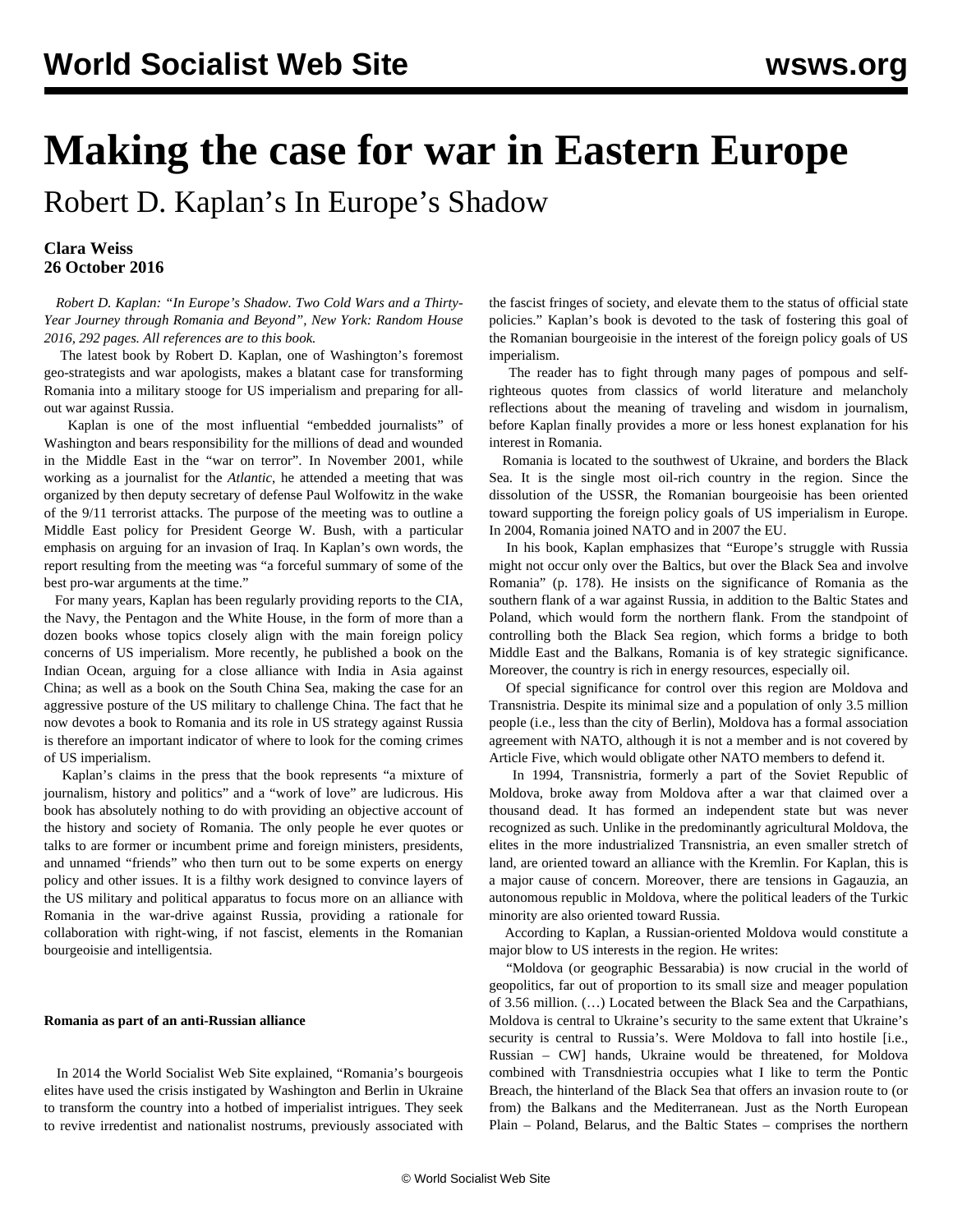invasion route between Europe and Russia, the Pontic Breach comprises the southern invasion route" (pp. 158-59).

 For dozens of pages, Kaplan quotes various Moldovan and Romanian professors and politicians anxious to stress the "Russian danger" in the region. The "Russians," he argues, are well about taking over control of Moldovan politics. Needless to say, he doesn't offer any proof for the "murky" operations he constantly talks about, except these quotes from pro-Western politicians and professors.

 Kaplan's warnings of a political crisis in Moldova are not wrong, but what he covers up is that the interventions of US imperialism in the region are not least of all responsible for this crisis.

 In 2005, Moldova was already the site of a US-sponsored "colorrevolution"-type protest movement which failed to bring about a regime change, however. Today, the US and the EU are actively sponsoring pro-Western forces in the country, and NATO has been anxious to include Moldova in its military demonstrations directed against Russia since 2014. The Kremlin meanwhile is no doubt concerned about fostering pro-Russian tendencies in the ruling elites and the middle classes, in order to guarantee that it does not lose all influence in the region around Ukraine. Since 2014, there have indeed been increasing power struggles in Moldova with rival factions of the bourgeoisie clashing over the foreign policy orientation (see: [Political crisis in Moldova\)](/en/articles/2015/09/24/mold-s24.html).

 Kaplan's long tirades about the danger of losing Moldova to Russia can only be understood as a very direct call for more US involvement in Moldovan politics. Moreover, since 2014 the government in Bucharest has voiced its claims to Moldova and Transnistria with increasing aggressiveness. While Kaplan remains remarkably vague on this question, one cannot help but conclude that he would favor the project of a "greater Romania" which would include Moldova and Transnistria. This becomes even clearer when one examines his historical falsifications and conscious appeals to the right-wing of Romanian politics.

 Kaplan proposes for Romania to become part of an Intermarium-type alliance of Eastern European states that would serve as military stooges of US imperialism against Russia. The Intermarium (Latin for "between the seas"), a concept developed by the inter-war Polish dictator Józef Pi?sudski in the early 20th century, envisages a union of right-wing governments in Eastern Europe stretching from the Baltic to the Black Sea and the Adriatic.

 In the inter-war period, the Polish government played a key role in establishing such an alliance system in close collaboration with the Romanian government in particular. The aim was to dismember the Soviet Union by fostering ethnic and national tensions, and encircling it with the help of the imperialist powers. Based on their mutual hostility to the Soviet workers' state, Poland and the Kingdom of Romania established an alliance in 1921 which lasted until 1939, despite ups and downs in their relationships.

 Since the dissolution of the USSR in 1991, and in particular the Ukraine crisis in 2014 and the coming to power of the Law and Justice Party (PiS) in Poland, this concept has become increasingly popular among Eastern European elites and policy makers in Washington as a means to encircle and, ultimately, subjugate Russia. As the WSWS has explained with regard to Poland and Ukraine, such an alliance would base itself on the most right-wing nationalist forces. This is no less true for Romania.

## **Exploiting the Holocaust and the crimes of Stalinism**

 Not surprisingly, Kaplan joyfully exploits the crimes of the brutal Ceau?escu dictatorship in the post-war period for promoting vitriolic anti-Communism and anti-Russian sentiments. The Ceau?escu regime was indeed one of the most brutal Stalinist dictatorships in Eastern Europe and was deservedly hated by the country's working class.

 Even more than in other countries, the Stalinist bureaucracy in the predominantly agricultural Romania resorted to recruiting nationalist and even far-right elements in the late 1940s and 1950s in order to prop up its rule and suppress the working class.

 One can grasp the extent of the crimes of Stalinism in Romania by the degree to which filthy propagandists of imperialism exploit them in order to foster war propaganda and promote anti-communism. It has now become the fashion among pro-imperialist pseudo-historians and pseudojournalists to use the crimes of Stalinism to minimize those of fascism, in order to justify alliances with Eastern Europe's far right.

 Kaplan is somewhat careful about this last step, however, although he repeatedly argues that Ceau?escu was the worst thing that ever happened to Romania. One reason for his caution is that Romania indeed did experience fascist rule before the end of World War II. In 1940, the dictator Ion Antonescu came to power and brought into the government the fascist Iron Guard.

 Kaplan devotes an entire chapter to the persecution of Jews under the Antonescu dictatorship. In World War II, Romania fought alongside Mussolini's Italy and Hitler's Germany until 1944, when the Romanian government, in light of the impending defeat of Nazi Germany, chose to switch sides and aligned with the Allies.

 During the war, the Antonescu regime organized some of the worst massacres of Jews in the entire Holocaust. It was the Antonescu regime that had the Jews of Bessarabia, Transnistria and the Bukovina, which were then part of the Kingdom of Romania, murdered. In total, it is now estimated that his regime accounts for between 240,000 and 380,000 murdered Jews, more than any other regime in Europe after the Nazis (see: [The Nazi war of annihilation against the Soviet Union: Part two\)](/en/articles/2015/01/13/nazi-j13.html).

 Kaplan goes at some length into the responsibility of the Antonescu regime for these massacres. Indeed, one begins to wonder why Kaplan, who is at pains to portray the Stalinist ("Communist") dictatorship of Ceau?escu as the worst of all evils (worse than fascism), is so concerned with the descent into barbarism in the Holocaust. As his own record as an apologist for US crimes in the Middle East demonstrates, it surely is not because of any genuine opposition to war or mass murder.

 What then drives his more or less honest exploration of Antonescu's crimes? He hints at the reason in one passage where he warns that the crimes of Romanian fascism are being used by "Russian propaganda" to denounce pro-Western forces in Romania and Moldova. Kaplan's excursion into the history of World War II apparently serves to safeguard him against the charge of appealing to far-right forces in Romania.

 Yet this is precisely what he does. While trying to pose as an opponent of fascism and right-wing radicalism, most notably in his chapter on the Holocaust, much of his book is devoted to developing a narrative of Romanian history that is aimed to fit the sensitivities of the Romanian right, in particular its nationalist intelligentsia.

 He repeatedly emphasizes the traditions of the Romanian intelligentsia of gravitating toward the far-right. Indeed, many of the most famous Romanian intellectuals in the 20th century were at one or another point either members or sympathizers of the Iron Guard, whose chief base of support was students at the universities.

 In one chapter, he explores a booklet by Romania's best-known 20th century intellectual, Mircea Eliade, titled "The Romanians. A Concise History." Eliade was a proponent of the fascist Iron Guard in the 1930s before becoming a distinguished and influential professor of religion at the University of Chicago. The fact that he never distanced himself from his involvement with Romanian fascism did not harm his very successful career in US academia.

 Kaplan devotes dozens of pages to summarizing Eliade's account of Romanian history. While trying to posture as a critic of the book's evident